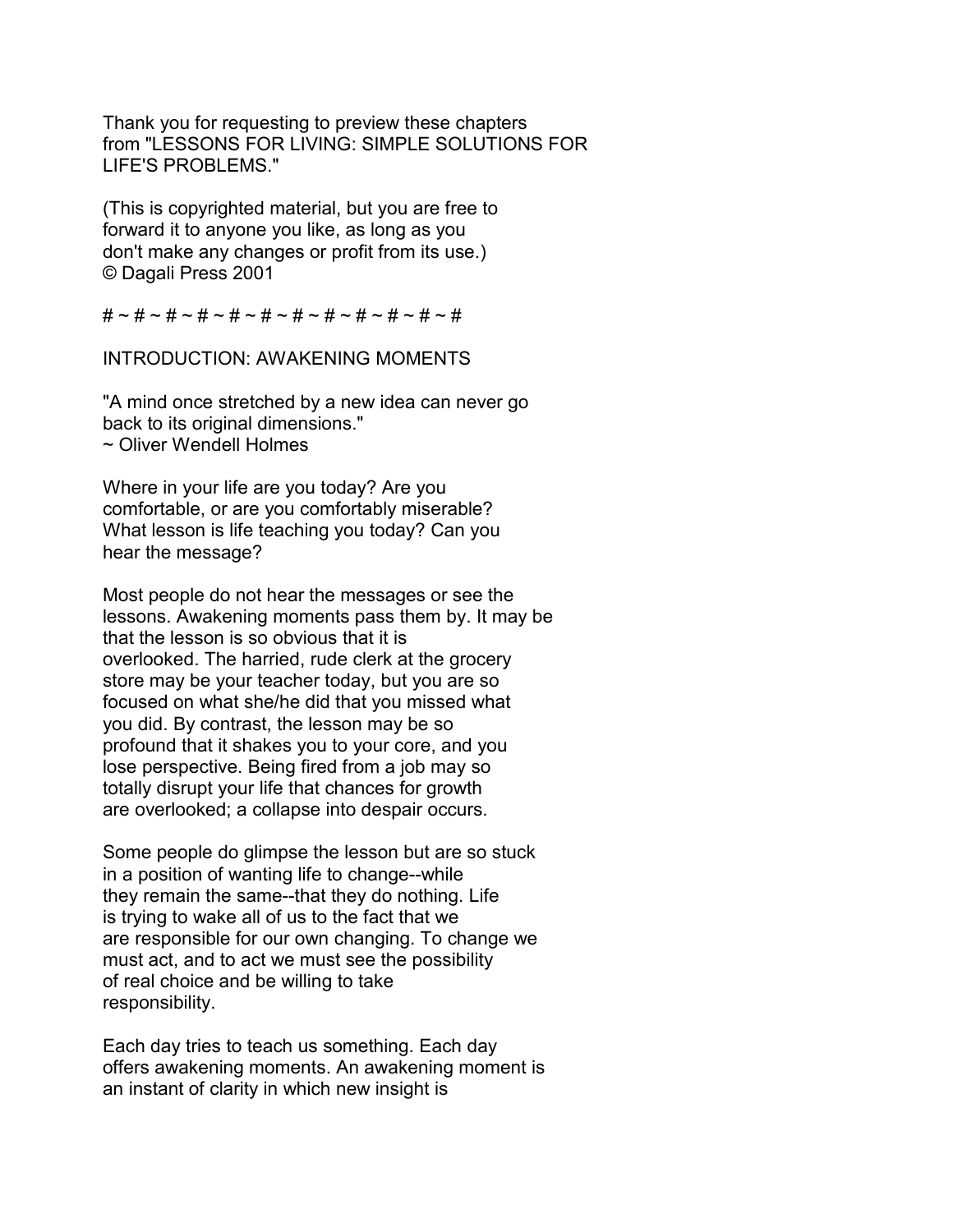gained. It is a moment in which "reality" is clearly seen, options are presented to us, and choices can be made. To say that reality is clearly seen means we see what is before us just as it is. We see the present moment stripped of the hopes or fears we project into it. We see the psychological reality we are creating and realize that it could be different. We see "what is" and not just what we bring to it. It may be a pleasant surprise or a rude shock, but it is reality--a reality that wakes us up if we glimpse it.

For the awakening moment to be useful though, we must grasp it and perceive its meaning. Once understood, it brings a new awareness, and the experience of life is viewed differently. New opportunities open up, and changes in patterns of thought, emotion, and behavior occur. Such an awakening allows the possibility of growth to new levels of psychological and spiritual maturity.

Awakening moments can be ordinary--as ordinary as a rainy day. I have a photograph of an awakening moment. It was taken on a day that started sunny but soon turned to rain. During a bus ride from Salisbury, England, to the ancient stone formations at Stonehenge, a downpour occurred. I grumbled to myself and to my wife about how the rain would ruin this long-awaited trip. Later, walking around Stonehenge in the cold, wet mist, I was disappointed with the day and continued to grumble. Suddenly the rain stopped. For a few glorious moments the sun broke through the clouds, and a rainbow appeared. My photograph of a rainbow over Stonehenge captured this awakening moment.

That rainy day, and especially that moment, became the highlight of my two-week trip to England. It also opened me to a new attitude. Without the rain, I would not have found the rainbow. This simple truth is very profound when it becomes a lived experience. Grumbling about the immediate situation does not help. It only distracts from what is happening. We must be open to every moment--open to possibility. We never know what it will bring.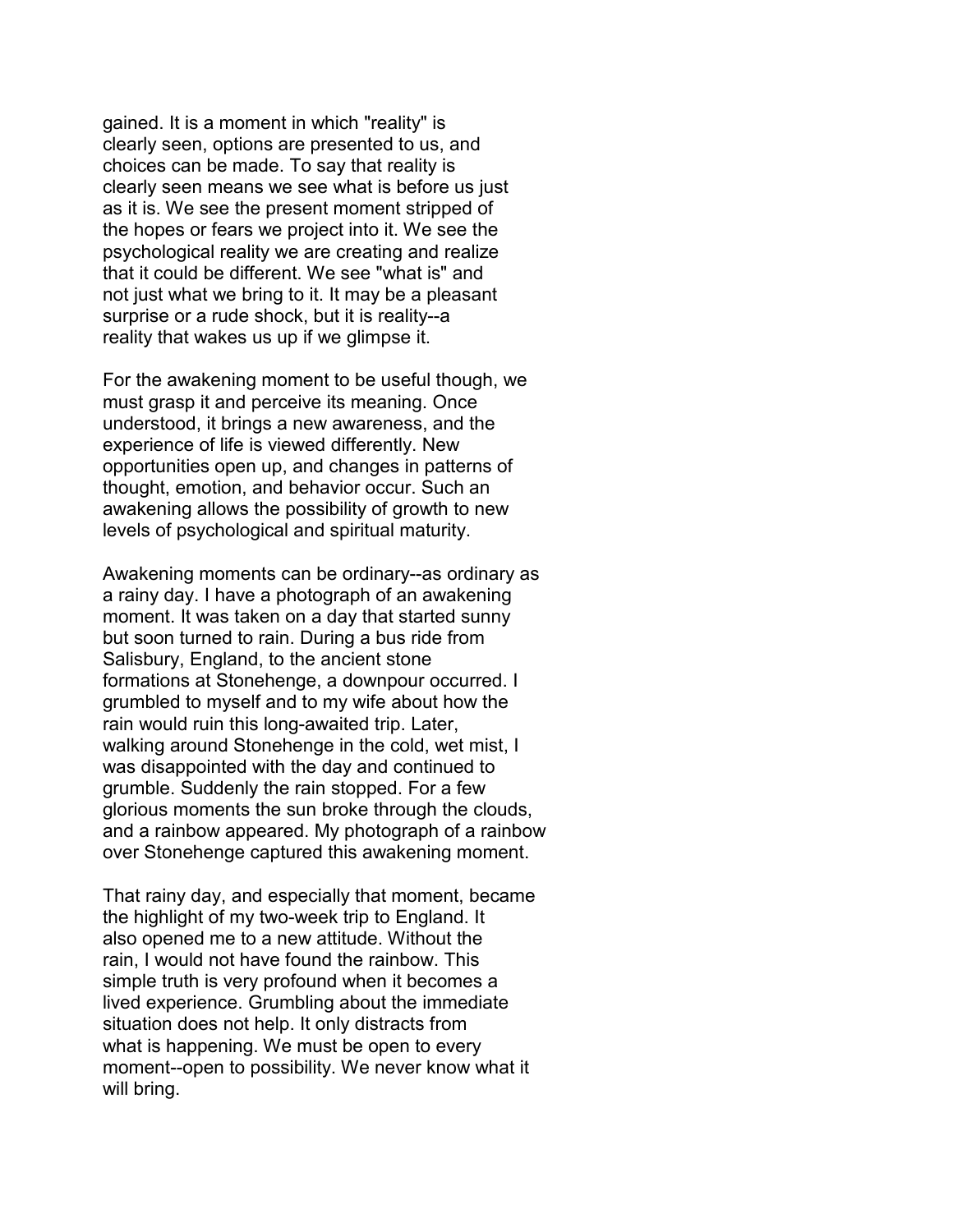Opening to the moment can be difficult because in order to be open, we must be willing to change. In life, we become comfortably settled into routines which are not easily given up. Sometimes the comfortable routine is actually more of a comfortable misery, a misery that is familiar and whose depths we know. When life is comfortable, even comfortably miserable, it feels risky to change. It is easier to stay the same. Why jeopardize a state of comfort?

The problem is that if we stay comfortable long enough, we become stuck. Comfort that becomes a routine can turn into a rut. When a rut is deep enough, it becomes a grave, and we are covered over with the inertia of inaction. Life loses its vitality and meaning.

While it is difficult to change when we are comfortable, opening to change is less difficult when we are in distress. It is not that hard to change when we feel impelled to seek relief. Awakening moments often come out of broken moments, which open us to new possibilities.

While we do not intentionally seek broken moments, life hands them to us anyway. Often they come our way because we were too comfortable too long, and lived out the comfortable pattern until it no longer worked. Had we been more mindful, given up comfort on purpose, and taken a chance, life may not have fallen apart.

Learning to seek change, even in the presence of comfort, can lead to a more meaningful life. The paradox is that learning to challenge our comfort zones may also keep life from falling apart. Being motivated to continually grow and develop enables us to challenge ourselves to stay on the cutting edge of life. Being open to change, even in the midst of comfort, gives life vitality. Each day we must actively look for opportunities to grow. For a meaningful life, we must engage in the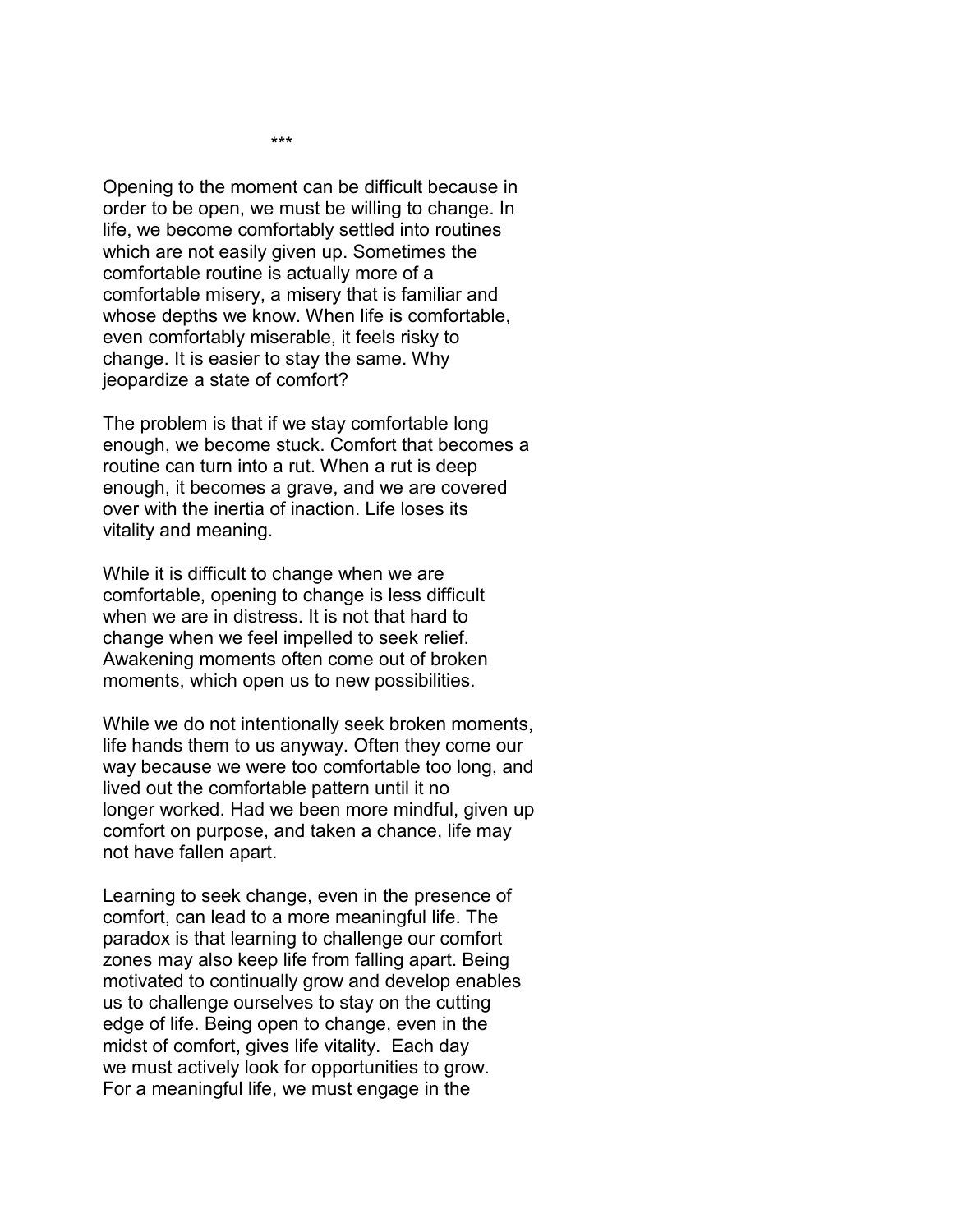daily, intentional challenging of comfort. We must constantly push our limits to achieve our "personal best," much the way champion athletes in the pursuit of excellence seek to set new records.

## THE CHALLENGE TO CHANGE

"Do you want life to go better? Do you want to change today? Are you willing to work hard to improve your life?" For nearly thirty years, I have worked as a psychologist, and these are questions I ask the people I counsel at the beginning of every session. They are just ordinary people with problems. Some are depressed; others are anxious or angry; some have addiction problems; some are struggling with a chronic illness. Family problems, marital conflict, and job stress may be involved. What I want to know from them is simply this: "Do you want to get better and are you willing to work at it?"

Most often the answer is "Yes" and "No." "Yes" they want to get better, but "No" they really don't want to work at it. People often are looking for magic. They want some magic words, a magic pill, or even a magic wand. Those looking for magic words go from one counselor to another or from one self-help book to another and are always dissatisfied. Those who are looking for a magic pill hope their doctor can find the right medicine. They have tried everything and nothing seems to work for them. If their condition has worsened, it is always because their medicine has stopped working, and now they need a new prescription. Moreover, no one seems to know where to find the magic wand, so instead of looking for the wand there is sometimes a frantic search for the "magical person" (spouse, lover, guru) who can make life wonderful.

Magic "is" hard to find, but the absence of magic is not the primary problem. The fundamental difficulty in changing our lives is one of having to directly face issues of responsibility, choice, and action. To improve our lives, we must assess the situation, determine what we control, make a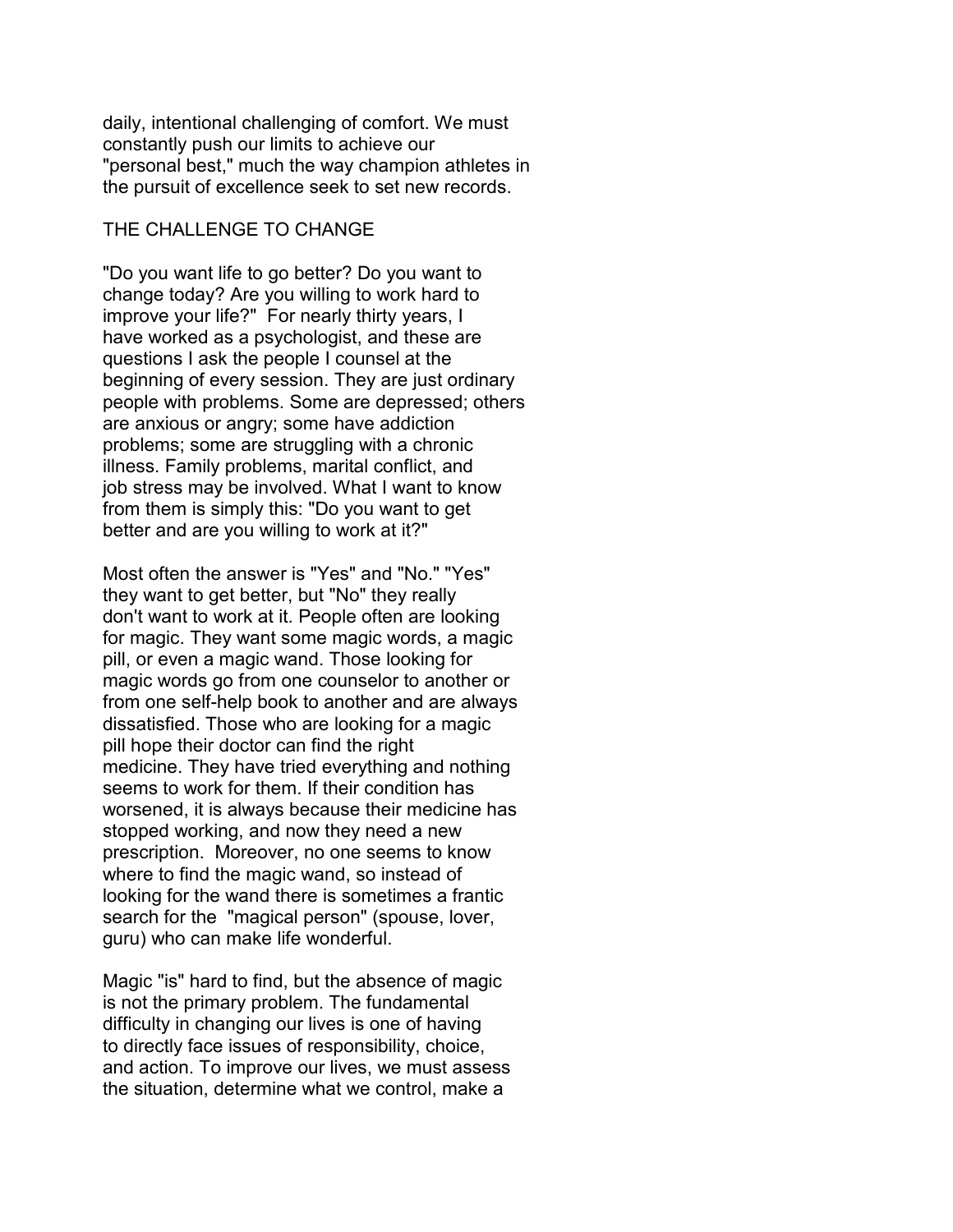choice, and take action. We must create our own magic. If we want to change, we must take a chance. We must let go of where we are, so we can get to where we are going. This "letting go" is a scary prospect because we know and are familiar with the relative safety of where we are even if it is unpleasant at the moment.

Making a change is like leaping from the safety of one trapeze to another. There is a risky time during which you are in mid-air. Why would you attempt such a leap? What if you didn't make it? Perhaps you could just hold on, refuse to leap, and stay where it momentarily feels safe. Maybe you must leap because you cannot tolerate your present situation any longer. You leap out of a sense of desperation. You could be slowly losing your grip; so, you leap before you fall. Furthermore, you may be roughly shaken from the trapeze when a crisis arises, and things cannot stay the same.

Whether you choose to change or have change thrust upon you, it helps to have a plan. It helps to have some sense of how life works and what can be done to regain balance and momentum.

#### USE YOUR COMMON SENSE

In a psychiatric hospital where I once worked, patients stayed an average of four days. They brought intense problems with them, but only received only four days of treatment. Before the days of managed health care, they may have stayed four weeks. While this may have been too long, four days is often too short. What can be done in four days?

People can be challenged to use their common sense. Common sense is just information that makes sense to us once we hear it. Common sense presents itself whenever we learn something and then think, "I knew that." True--we did know it. But we were not using the information. We had forgotten what we knew and needed a reminder. In the hospital setting, people needed reminders to explore their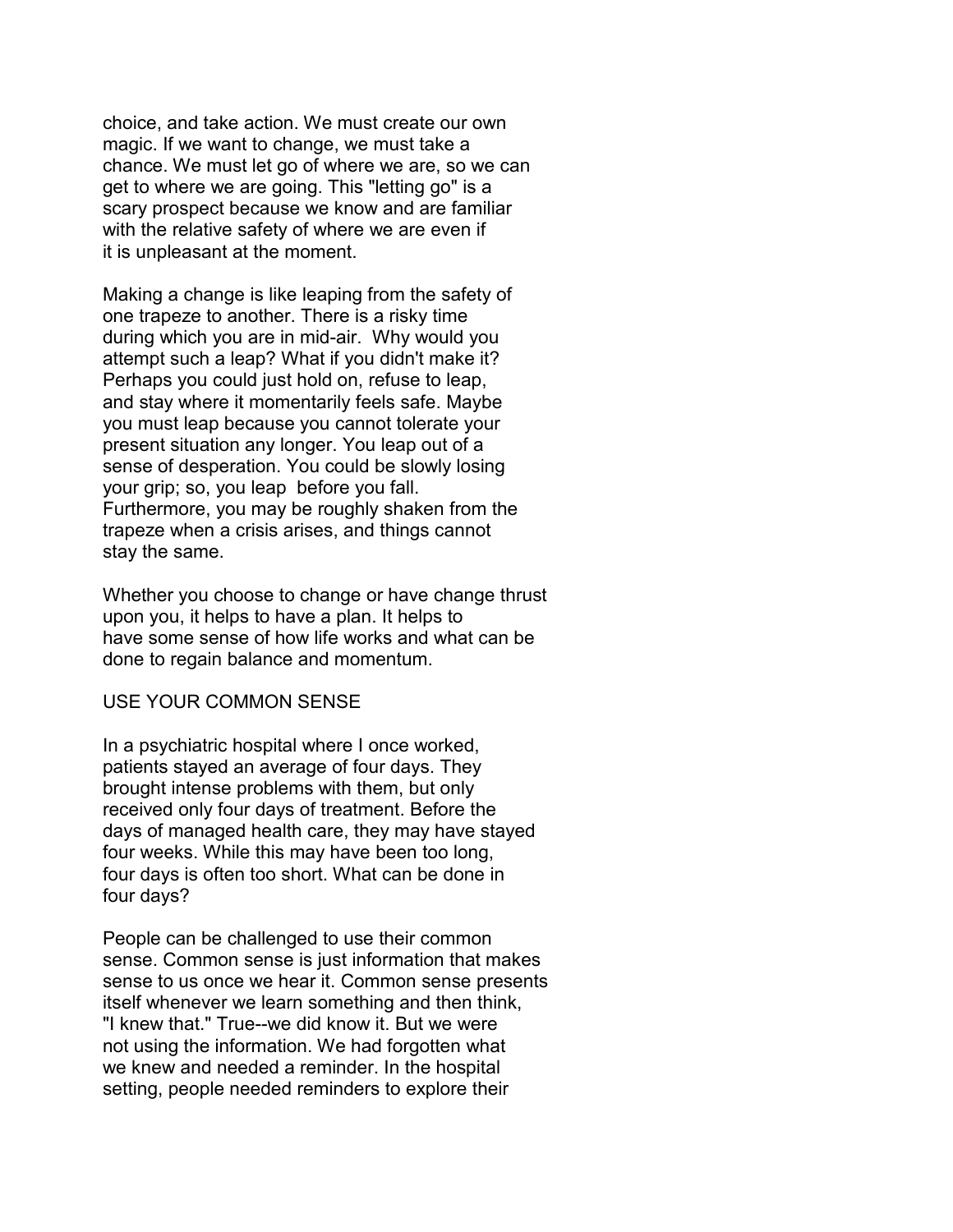common sense, evaluate their situation, and then test out what they "knew" through action.

Common sense "is" obvious and self-evident, but only "after" we have seen it. Before that, we are often oblivious to its presence. Later, we wonder, "How could I have missed it?" Frequently, we miss the common sense solution because we do not want to see it. If we acknowledge common sense, then we face the frightening possibility of having to change. We are confronted with our responsibility for our life situation and must decide whether or not to act on what we now know. If we choose not to see the common sense solution, we may not have to change. We avoid responsibility, but we stay stuck.

## LESSONS FOR LIVING

This book is a series of "lessons for living." It consists of simple, practical essays on how you can make your life go better. Brief, to-the-point chapters provide insight into life's problems and suggest courses of action. Some lessons are a variation on a basic theme and present the same information from different viewpoints to aid better understanding. Each chapter can be read independently and used as a guide for daily change. Or, when read as a whole, the series of lessons provide a model for living a more joyful and meaningful life.

These lessons also serve as common sense reminders. They will help you remember what you know and challenge you to use it. Try out each lesson and see if it works for you. Your daily life is a laboratory for such experimentation and learning. Use each day as an experiment. Try something new and see what works. You will only know what works for you by testing it out for yourself.

# ~ # ~ # ~ # ~ # ~ # ~ # ~ # ~ # ~ # ~ # ~ #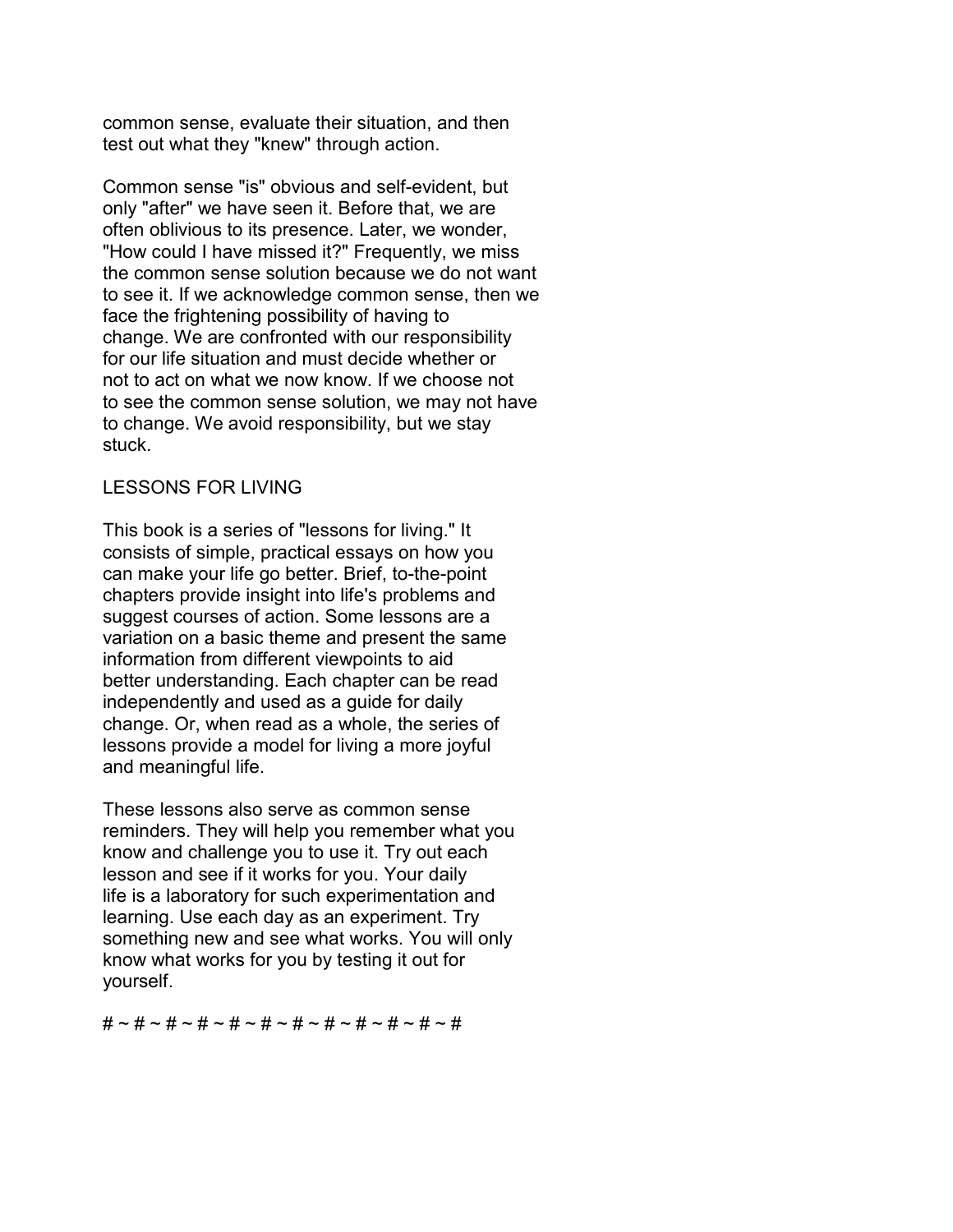## LESSON 1 THE RULES FOR LIVING

"Nothing is good or bad, but thinking makes it so." ~ Shakespeare

Examine the following statement. Is it true or false? "You are responsible for all of your experiences of life." Most people quickly say it is false, arguing that they don't cause everything that happens to them. This is certainly true. All kinds of things happen to you that you don't cause. However, the statement is absolutely true. You are responsible for all of your experiences of life.

Now, it is a bit of a trick. Notice that the statement says "of" life and not "in" life. You are not responsible for everything that happens to you, although you may often contribute to it. Many things will happen, both good and bad, over which you have no control--floods, tornadoes, and the fluctuations of the stock market. These events are your experiences "in" life. Your reactions to them are your experiences "of" life. You always control your experiences of life. This is exciting news. It means that you can take charge of your life.

Life has rules sometimes known as the "facts of life." These are not the "birds and bees" facts but the real facts about how life works. If you know the facts and the rules and follow them, life goes better. Here are the "facts."

Life appears to have two steps. Step One is "Life Acts" which simply means that something happens in life. Let's call it X--the unknown. Event X happens, and it can be anything. You might get married, get divorced, be fired, receive a promotion, or win the lottery. Once "Life Acts"- once something happens to you--it is your turn.

Step Two is "You React." You react to whatever has happened with response Y. Y also represents the unknown because it is not certain what you will do. What is certain is that your response always includes some emotional reaction. You "feel"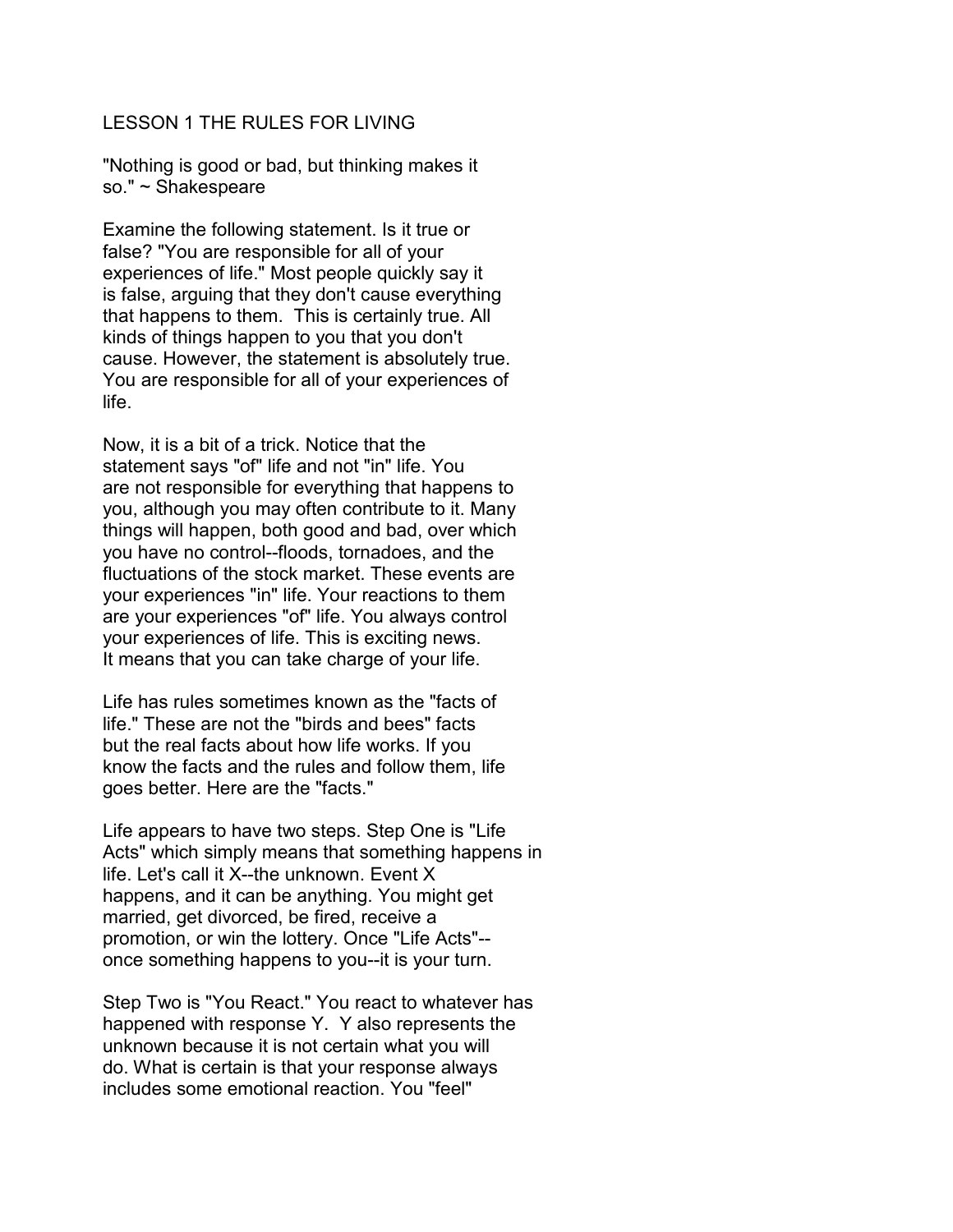something--perhaps happiness, sadness, anger, or frustration. Your response also includes a behavioral reaction. You "do" something. You respond in some way, such as laughing, crying, or jumping for joy.

Viewed from a distance it appears that event X causes your reaction Y. If your boss criticizes your report, you might get angry, tear it up, and throw it into the wastebasket. Later, you tell someone, "My boss made me mad." Thus, it appears that life has two steps: "Life Acts" and "You React." External events cause your responses.

In reality, however, life has three steps. Step One is "Life Acts." Your boss criticizes your report. Step Two is "You Think." You think about what happened, about what your boss said. You start thinking, "He is always picking on me. It's horrible. I can't stand it." And, Step Three--"You React." Your emotional response is anger, and your action is to tear up the report and throw it away.

You have created your own negative reaction with what you have been telling yourself. You do have other choices. You could think, "Great, now I can correct the report before the staff meeting." Your reaction will be different as you feel a sense of relief and get busy with the corrections.

In between life's action and your reaction, something has to be done in order for you to have any reaction at all. After becoming aware of what has happened, you must "think" about it. In thinking, you evaluate the event and create your response.

Once you become aware that something has happened, the Voice of Conscience speaks up and tells you what it means. The Voice of Conscience is that "little voice" that talks to you. You probably recognize it as the one that speaks up when you look in the mirror or get on the bathroom scale. It can say how wonderful you look or how out of shape you are. The Voice can be positive or negative.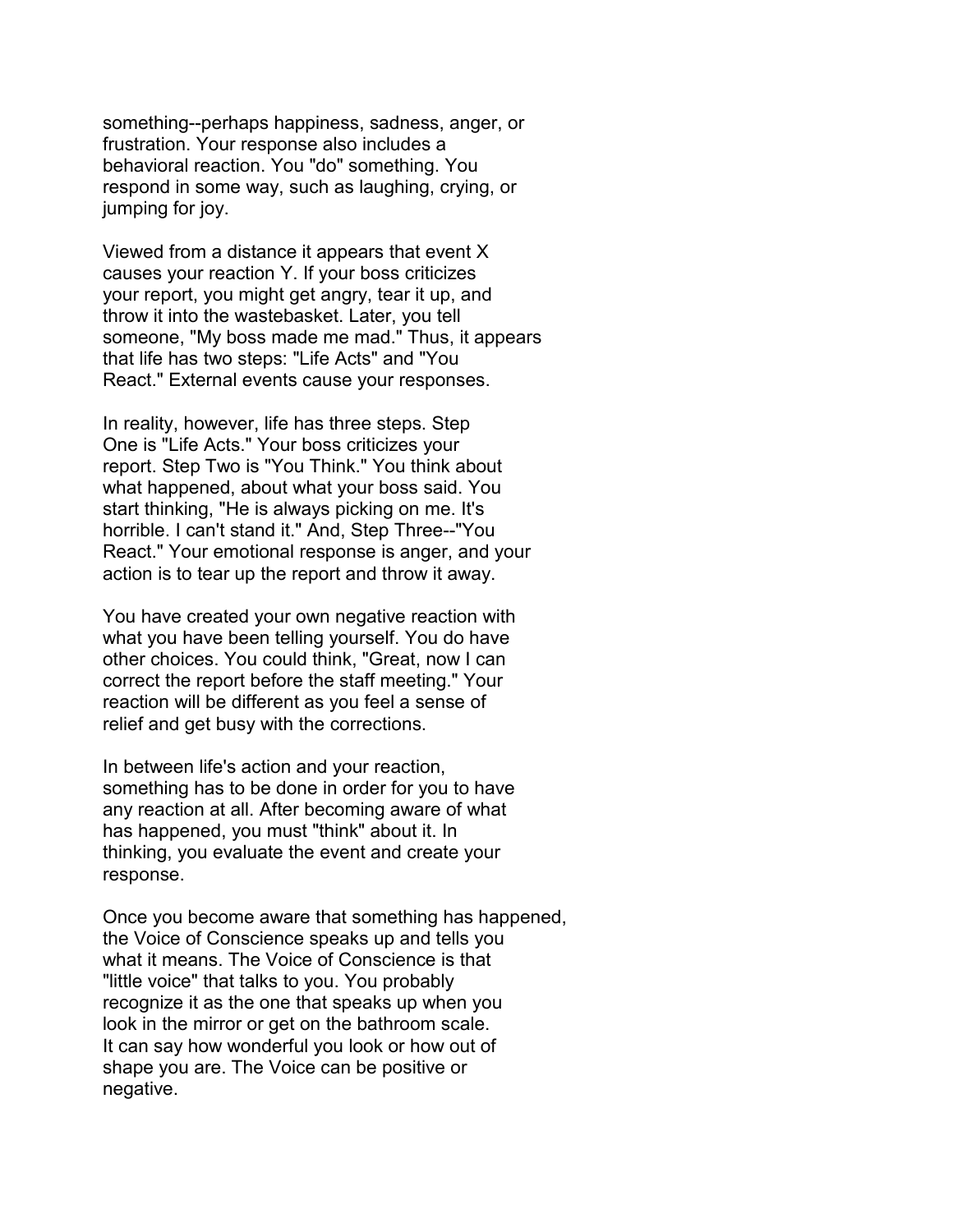This Voice of Conscience is simply you talking to "you." It is you telling yourself about life. Your Voice of Conscience can talk you into a lot of trouble, or it can talk you into a positive outlook that changes your life experience.

Learn to listen to the Voice of Conscience, and catch it when it is talking nonsense. Catch it when it is being too critical and when it is too extreme. Catch yourself when you are making things worse than they are. Change the nature of your inner dialogue and life will go better. Control your reactions to life by monitoring your thinking. Learn to think realistically--without exaggeration--about life.

Life will give you enough trouble. Don't make things worse than they are. When driving to work, if someone suddenly pulls into your lane making you miss a turn, don't focus on what a jerk the other driver is. Don't tell yourself how it always happens to you. Don't rave and rant about the injustice of it all. Accept the reality of the inconvenience and keep driving. You will get to your destination, perhaps a few minutes late, but you will be in a better frame of mind and in a better mood.

Remember: "Life Acts," and "You React," but in between "You Think." Choose your reaction by choosing "what" you think. Pay attention to your inner dialogue. How you talk to yourself is important. Be sure you are making sense. Take responsibility for your thinking. Always choose a realistic but positive point of view and make life go better.

\*\*\*\*

- Recall a recent event that upset you.
- \* How did you react?
- \* What were you telling yourself about the event?
- \* Was there another more positive point of view?
- \* Would it have changed your reaction?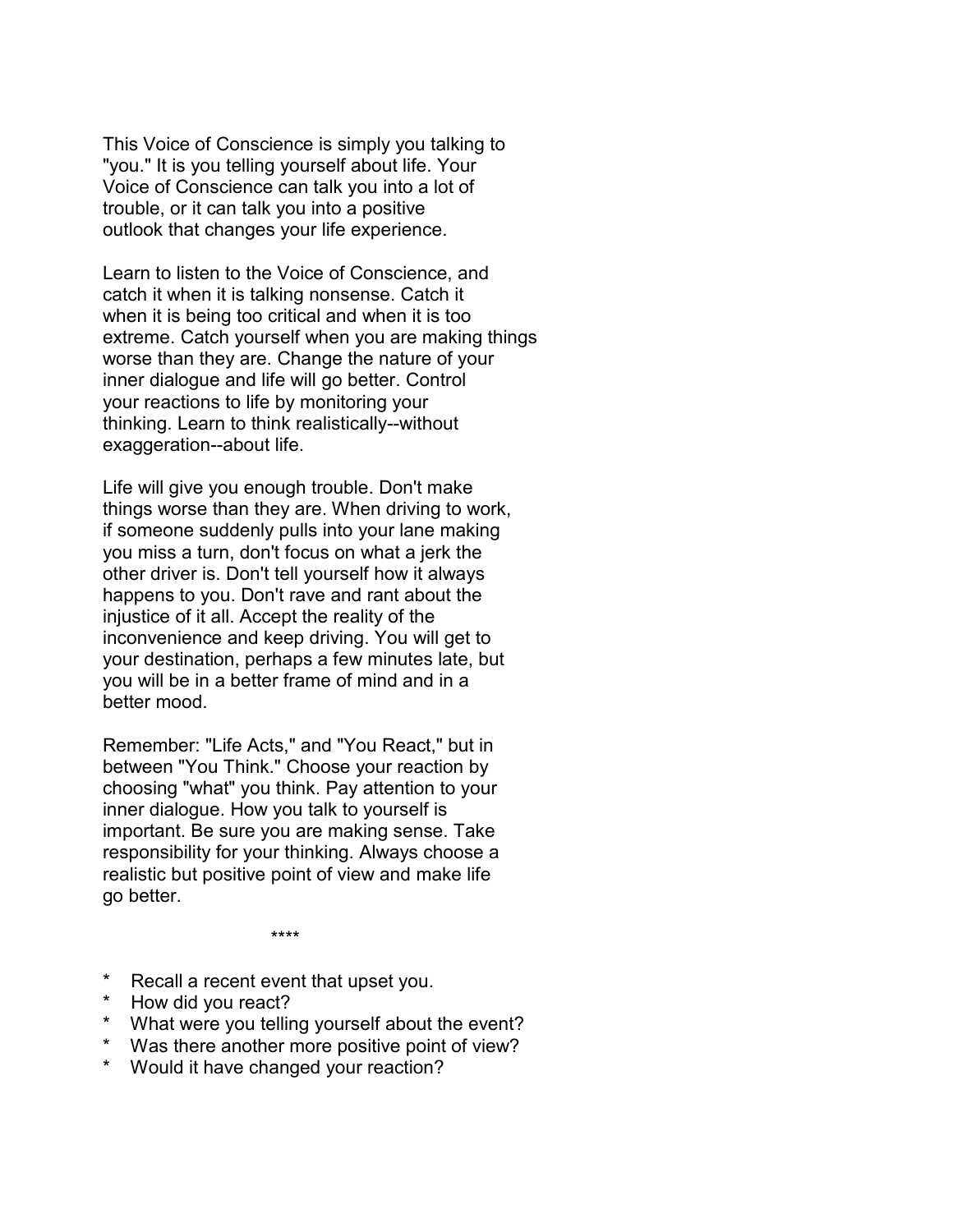#### # ~ # ~ # ~ # ~ # ~ # ~ # ~ # ~ # ~ # ~ # ~ #

## LESSON 2 COMFORTABLE MISERY-NOT READY TO CHANGE

"Misery no longer loves company. Nowadays it insists on it." ~ Russell Baker

Are you in a bad situation that you wish would just go away? Maybe it is the dull routine into which your life has fallen or the dead-end job that you have. Perhaps it is your small, cramped apartment. You are unhappy and frustrated and complain about how terrible it is, but you don't take action. You won't change. You feel stuck, and you are. You are caught in comfortable misery.

Comfortable misery is a situation that you don't like, but one to which you have grown accustomed. Think of a bad marriage that has gone on so long that both spouses have resigned themselves to it. Neither likes it, and both complain about it, but no one leaves. It is a habit and brings a sense of safety. Leaving might not only bring loneliness but also require demanding and risky changes. Perhaps it is better to just stay the same. Why take a chance?

Comfortable misery means you "are" miserable, but you are used to it. You know the limits and bounds of this misery, and also that you can tolerate a situation "this" bad because you do it every day. The problem is that trying to get out of comfortable misery is frightening. You could make a change, but then what? You're tempted by the hope that things could get better, but paralyzed by the fear that they could get worse. You wonder, "If it got worse, could I stand it?" You think, "If I change, I might create something even more miserable. I could be jumping from the frying pan into the fire. Maybe it's better to stay the way I am. At least I know I can tolerate it."

This type of thinking holds you back and keeps you stuck. While you are miserable, you are not miserable enough to change. How miserable do you have to get?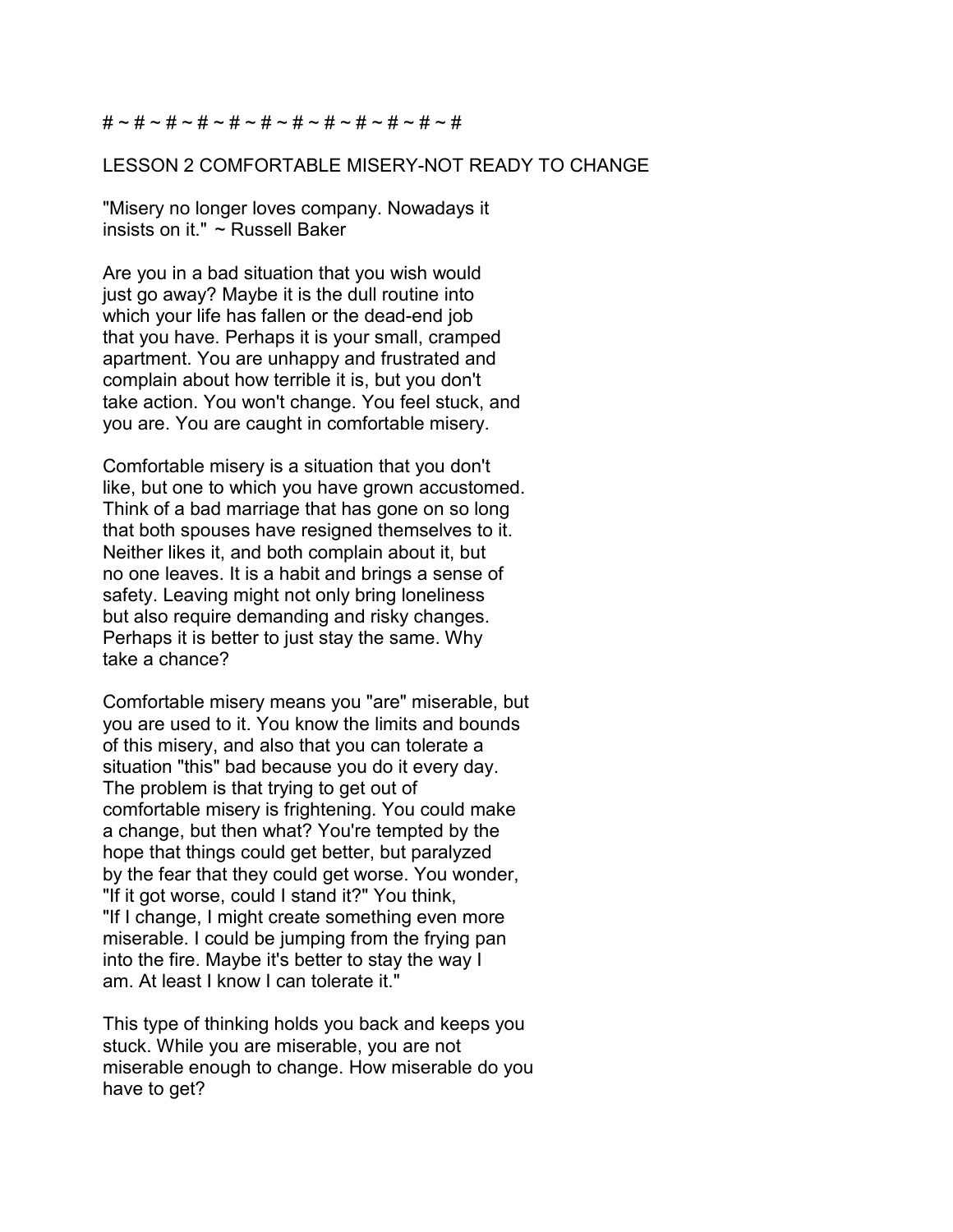You can wait until your situation becomes a crisis, and you are impelled to act, but this isn't the best way to change. It is better to take responsibility and plan your action. Look around. What are your choices? What can you do? Be realistic about your resources and possible outcomes. Anticipate what might go wrong and be prepared for it. Accept the fact that you might be somewhat more uncomfortable as you go through the change process, but be optimistic and hold onto the expectation that things will improve.

Which is better--quick and intense or slow and steady? Think of a Band-Aid that you need to remove. Do you pull it off quickly to get it over with, or do you remove it slowly so as not to hurt yourself? Slow and steady can actually be more painful. Quick will also hurt, but it is soon over.

Quick is when you directly confront the misery of your alcohol abuse by choosing the difficult path of going into treatment rather than waiting to hit bottom. It is when you choose the discipline of joining the health club rather than continuing to complain about the difficulty of losing weight; it is when you break the misery of a bad relationship by packing your bags and leaving.

Comfortable misery gradually increases in intensity. Action is the best remedy for comfortable misery. It may be temporarily unpleasant, even difficult, as you change, but life can get much better when you are no longer stuck. You can jump out of the frying pan and over the fire. You can leap in to a new opportunity--a new possibility.

Remember: you have the power of choice. Take a chance. You only have your misery to lose.

\*\*\*\*

- \* Recall a past state of comfortable misery.
- How long did you stay in it?
- \* What did you do to get out of it?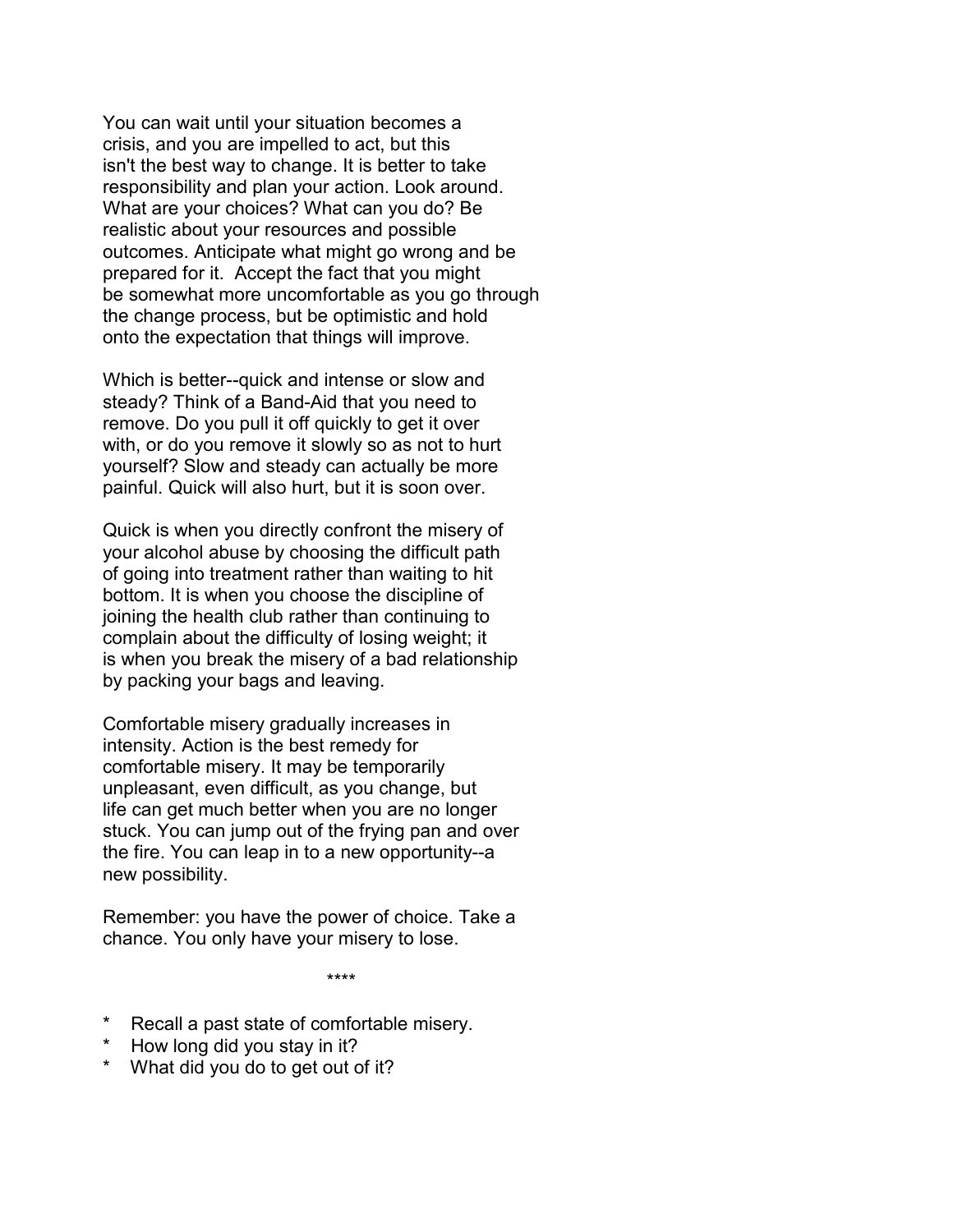- \* Are there current areas of your life in which you are comfortably miserable?
- \* What can you do today to give up comfortable misery?

## # ~ # ~ # ~ # ~ # ~ # ~ # ~ # ~ # ~ # ~ # ~ #

# LESSON 3 BEING REALISTICALLY UNHAPPY: TOO MISERABLE TO CHANGE

"Life is full of misery, loneliness, and suffering--and it's all over much too soon." ~ Woody Allen

Most people's lives would improve if they could just learn to be realistically unhappy. To be realistically unhappy means to react to the negative events of life, such a divorce, losing a job, or failing at an important task, with an appropriate amount of distress. It is normal to be upset by these events--to a point. Being realistically unhappy helps you to accept the unfortunate events in life, and gives you the motivation to move past them.

Not everyone accepts realistic unhappiness. They avoid it in one of two ways: denial or exaggeration. Those who deny their unhappiness pretend they don't have a problem (when they do) by saying things like, "I can stop drinking whenever I want." Or, "This job stress never bothers me." Denial is like sweeping the problem under the carpet. It only gets bigger when out of sight. It grows in the dark until it can no longer be ignored and becomes a crisis. It is better to directly face the issue and be realistic even if it makes you unhappy.

Some people avoid reality by exaggerating and making everything worse than it is. Whenever anything mildly unpleasant happens, they start thinking about how bad it is going to become and about all of the things that may go wrong. They reach out into the future of imagined bad possibilities and bring them back into the present moment. They begin living as if the worst case scenario is their new reality and become much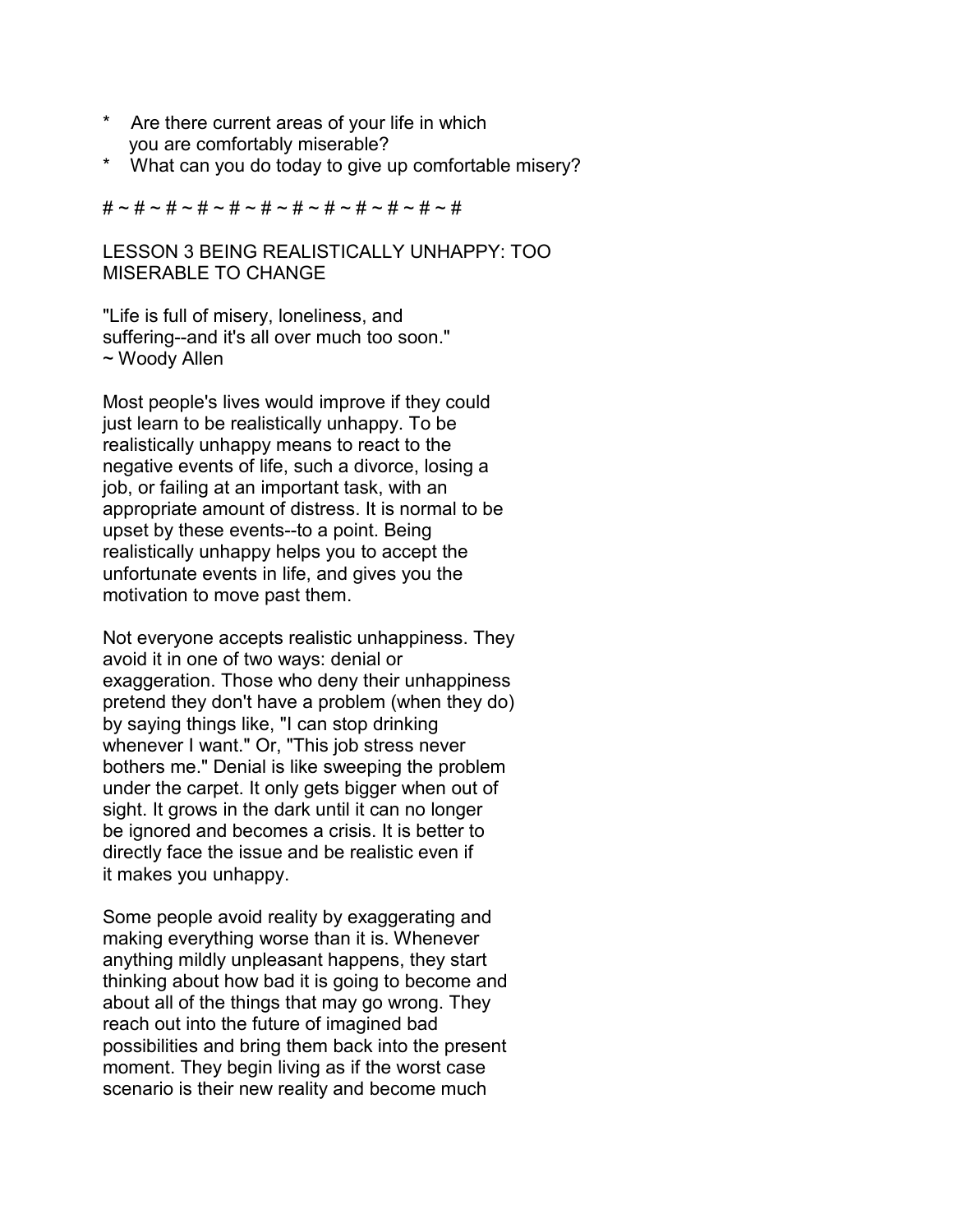unhappier than the actual event warrants. These people are "unrealistically unhappy" and create more trouble than they need.

For example, the loss of a job is a real problem. Most people would be distressed. Let's say that most people would be about 50 percent miserable, and let's call this normal.

Now, suppose you get a layoff notice and lose a job. You respond by becoming 50 percent miserable, but on the way home you start thinking. You tell yourself, "This is terrible. I bet that I will never get another good paying job. My spouse will be upset. My kids will be mad. My car will be repossessed. I will lose my home and wind up living on the street. This is terrible." By the time you arrive home, your misery may have doubled to 100 percent. Where did all this extra misery come from? You have created it from an imagined future of bad things that have not happened. You have made yourself unrealistically unhappy.

If, in a few days, none of these imagined bad things happen, and you get a lead on a job, you may rethink the situation. You may shrink your misery back down to 50 percent. You return to normal. Your life will have improved, but you still have a problem. You don't have a job. However, you are now "realistically unhappy" and can use this normal degree of unhappiness to motivate yourself into action.

Remember, when life gives you a problem, don't create more misery than you need. Learn to be realistically unhappy, and life will go better.

\*\*\*\*

- \* Are you currently unhappy?
- \* What happened to cause your unhappiness?
- \* Have you added to it?
- Is your unhappiness realistic or not?
- Can you rethink your situation and improve your life?

# ~ # ~ # ~ # ~ # ~ # ~ # ~ # ~ # ~ # ~ # ~ #